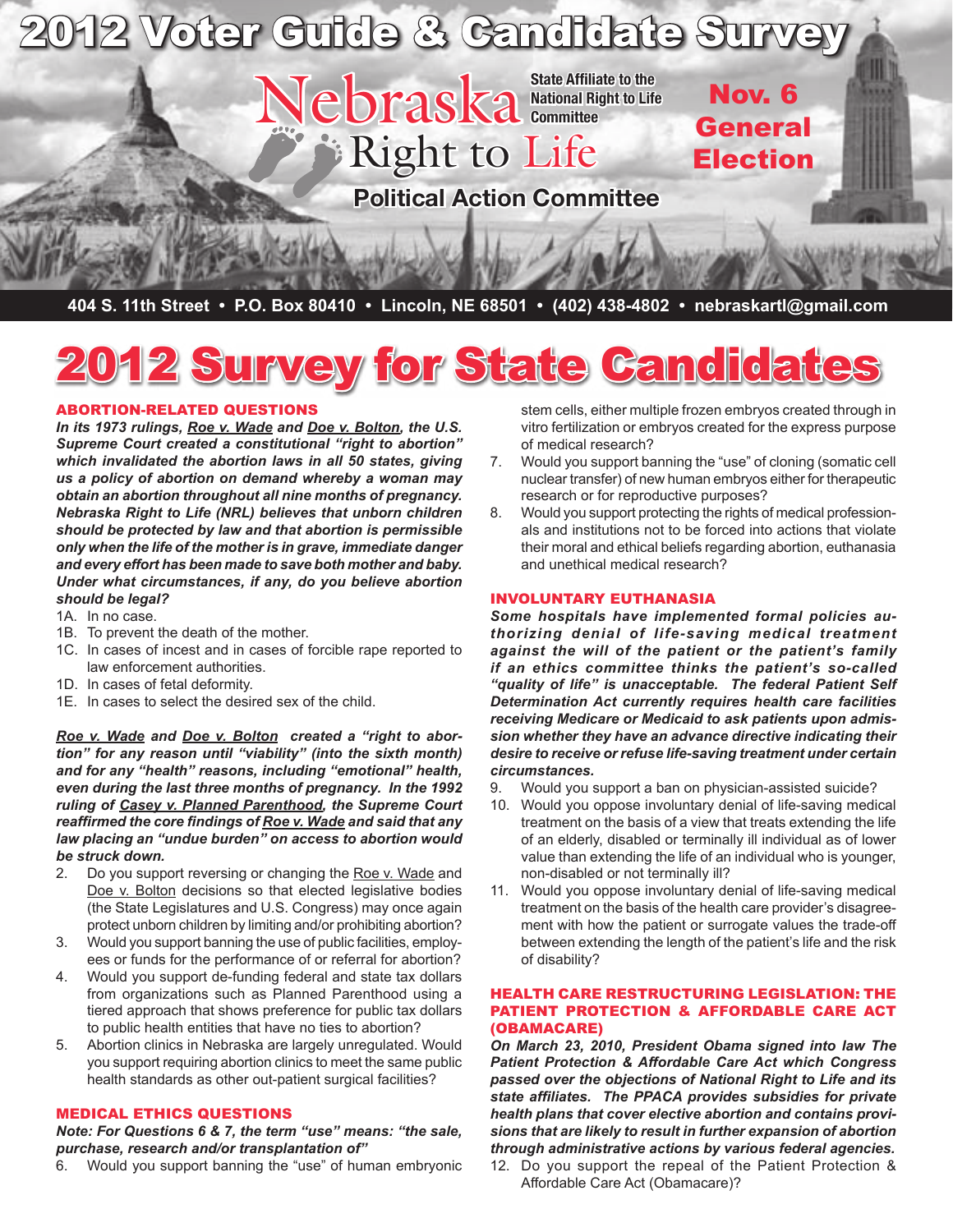#### POLITICAL FREE SPEECH QUESTION

*NRL Political Action Committee is registered under the Nebraska Accountability & Disclosure Commission to conduct political activity advocating for or against specific candidates as well as for or against ballot issues. As such, NRL PAC funds are entirely separate from other funds and NRL PAC reports all expenditures and income for its PAC to NADC. The following issue does not involve NRL PAC, but non-political contact and issue advocacy by citizens groups, which NRL Inc. engages in.*

*In recent years, some powerful members of Congress and special interest groups have pushed for enactment of regulations on what they call "grassroots lobbying," by which they mean organized efforts to encourage citizens to contact elected officials to express a point of view about a public policy issue. NRL believes that such communication by citizens to their leaders should be encouraged and that such activity should not be hampered by record keeping and reporting requirements.* 

- 13. Would you oppose legislation that would impose new regulatory burdens on efforts to motivate citizens to contact elected officials?
- 14. Would you oppose legislation that would penalize corporations, including non-profit corporations such as NRL Inc., for

# **Answers to Survey**

 $\overline{\mathbf{v}}$ 

engaging in the types of free speech that the U.S. Supreme Court has ruled are protected by the First Amendment?

#### ADDITIONAL QUESTIONS REGARDING LEGISLATURE; FOR STATE LEGISLATIVE CANDIDATES ONLY

*(Federal, State Constitutional Officers, State Board of Education & Board of Regents candidates need not answer the following)*

- 15. Would you vote to "pull" a bill out of committee to the floor if the committee is holding or kills a pro-life bill?
- 16. In the Legislature, many want to be known as pro-life and will vote pro-life, but few senators are willing to introduce pro-life bills. Can Nebraska Right to Life count on you to seriously consider introducing pro-life legislation that we would like to see pursued?
- 17. Can Nebraska Right to Life count on you to seriously consider "prioritizing" a pro-life bill to help it move out of committee, receive floor debate and final passage?

#### LEGISLATIVE VOTES ON PRO-LIFE BILLS

- 18. Final vote on passage of LB 521, Stop Web Cam Abortions.
- 19. Final vote on passage of LB 690, Parental Consent.
- 20. Final vote on passage of LB 22, Opt Out of Abortion Insurance
- 21. Final vote on passage of LB 599, Prenatal Care

| <b>Nebraska Right to Life Political Action</b><br><b>Committee Pro-Life Endorsed Candidates are</b><br>in CAPITAL LETTERS, Underlined, Bolded<br>and Check Marked. | <b>SURVEY KEY</b><br>$Y = Yes$ , Pro-Life In Most Cases $N = No$ , Against Pro-Life<br>In Most Cases<br>= Comments on File<br>$-$ = Did Not Answer Yes or No<br>#'s 18-21, Y=Yes which means they voted pro-life on<br>the bill |
|--------------------------------------------------------------------------------------------------------------------------------------------------------------------|---------------------------------------------------------------------------------------------------------------------------------------------------------------------------------------------------------------------------------|
|                                                                                                                                                                    |                                                                                                                                                                                                                                 |

#### **U.S. President/Vice President**

 **MITT ROMNEY & PAUL RYAN (National Right to Life Committee PAC has endorsed Romney & Ryan as the only pro-life presidential ticket that can win. A vote for anyone else is, in effect, a vote for Barack Obama.)**

Barack Obama & Joe Biden are endorsed by Planned Parenthood Action Fund & NARAL Pro-Choice America.

|                         | <b>U.S. Senate</b><br><b>Name</b>                                        |   |              |              |      |                 |          |                                              | 4         | $5\,$        | $6 \mid$ |        |              |          | <u>7 8 9 10 11 12 13 14 15 16 17 18 19 20 21</u>                                            |                |         |             |            |    |     |      |            |                 |                         |
|-------------------------|--------------------------------------------------------------------------|---|--------------|--------------|------|-----------------|----------|----------------------------------------------|-----------|--------------|----------|--------|--------------|----------|---------------------------------------------------------------------------------------------|----------------|---------|-------------|------------|----|-----|------|------------|-----------------|-------------------------|
| $\blacktriangledown$    | <b>DEB FISCHER</b>                                                       |   | $N$ $Y$      |              | NNNY |                 |          | <u>1a   1b   1c   1d   1e   2   3  </u><br>Y | Y         | $\mathbf{Y}$ | ΥI       | Y      | Y            | Y        | Y                                                                                           |                | YY      | <b>Y</b>    | Y          |    |     |      |            |                 |                         |
|                         | Bob Kerrey (Did Not Respond) (Pro-abortion voting record when in Senate) |   |              |              |      |                 |          |                                              |           |              |          |        |              |          |                                                                                             |                |         |             |            |    |     | Vote |            |                 |                         |
|                         | <b>U.S. House</b>                                                        |   |              |              |      |                 |          |                                              |           |              |          |        |              |          |                                                                                             |                |         |             |            |    |     |      |            | <b>Pro-Life</b> |                         |
|                         | Dist. 1                                                                  |   |              |              |      |                 |          | $1a$ 1b $1c$ 1d $1e$ 2 3 4 5 6               |           |              |          |        |              |          | 7 8 9 10 11 12 13 14                                                                        |                |         |             |            |    |     |      |            |                 |                         |
| $\blacktriangledown$    | <b>JEFF FORTENBERRY</b>                                                  |   |              | Y* -         |      |                 | ΥI       | Y                                            |           | YY           |          |        | YYY          | Y        | Y <sub>1</sub>                                                                              |                | YYY     |             | $\cdot$ *  |    |     |      |            | Nov. 6th!       |                         |
|                         | Korey Reiman (Did Not Respond)                                           |   |              |              |      |                 |          |                                              |           |              |          |        |              |          |                                                                                             |                |         |             |            |    |     |      |            |                 |                         |
|                         | Dist. 2                                                                  |   |              |              |      |                 |          |                                              |           |              |          |        |              |          | <u>1a 1b 1c 1d 1e 2 3 4 5 6 7 8 9 10 11 12 13 14</u>                                        |                |         |             |            |    |     |      |            |                 | <b>See Criteria For</b> |
| $\blacktriangledown$    | <b>LEE TERRY</b>                                                         |   | Y            |              |      |                 | Y        | Y                                            | <b>Y</b>  | <b>Y</b>     |          | Y Y    | Y            | Y        | Y                                                                                           |                | YYY     |             |            |    |     |      |            |                 |                         |
|                         | John W. Ewing Jr. (Did Not Respond)                                      |   |              |              |      |                 |          |                                              |           |              |          |        |              |          |                                                                                             |                |         |             |            |    |     |      |            |                 | <b>Endorsement</b>      |
|                         | Dist. <sub>3</sub>                                                       |   |              |              |      |                 |          | $1a$ 1b $1c$ 1d $1e$ 2 3                     | $\vert$ 4 | 5            | $6 \mid$ |        |              |          | 7 8 9 10 11 12 13 14                                                                        |                |         |             |            |    |     |      |            |                 |                         |
| $\blacktriangledown$    | <b>ADRIAN SMITH</b>                                                      | N | Y            | N            | N    | $\vert N \vert$ | <b>Y</b> | Y                                            | Y         | Y            | Y        | Y.     | Y            | Y        | Y <sub>1</sub>                                                                              | Y <sub>1</sub> | Y       |             |            |    |     |      | <b>Box</b> |                 |                         |
|                         | Mark Sullivan                                                            |   | v            |              |      |                 | ΥI       | $\mathsf{Y}$                                 | Y.        | $\mathsf{Y}$ | Y        | $\vee$ | $\vee$       | $Y \mid$ | Y <sub>1</sub>                                                                              | Y              | $N^*$ Y |             | Υ          |    |     |      |            | on Page 4       |                         |
|                         | <b>STATE LEGISLATURE</b>                                                 |   |              |              |      |                 |          |                                              |           |              |          |        |              |          |                                                                                             |                |         |             |            |    |     |      |            |                 |                         |
|                         | Dist. 1                                                                  |   |              |              |      |                 |          |                                              |           |              |          |        |              |          | 1a 1b 1c 1d 1e 2 3 4 5 6 7 8 9 10 11 12 13 14 15 16 17 8 20 21                              |                |         |             |            |    |     |      |            |                 |                         |
| $\blacktriangledown$    | <b>DAN WATERMEIER</b>                                                    |   | $N$ $Y$      | $\mathbf{Y}$ |      |                 |          | N N Y Y                                      |           | YY           |          | Y Y    | Y            | Y        | Y                                                                                           |                | YY      | <b>Y</b>    | Y          | Y  | YY  |      |            |                 |                         |
|                         | Jerry Joy (Did Not Respond)                                              |   |              |              |      |                 |          |                                              |           |              |          |        |              |          |                                                                                             |                |         |             |            |    |     |      |            |                 |                         |
|                         | Dist. 2                                                                  |   |              |              |      |                 |          |                                              |           |              |          |        |              |          | 1a 1b 1c 1d 1e 2 3 4 5 6 7 8 9 10 11 12 13 14 15 16 17 18 19 20 21                          |                |         |             |            |    |     |      |            |                 |                         |
|                         | <b>BILL KINTNER</b>                                                      |   |              | NN           |      | $N$ $N$ $Y$     |          | Y                                            |           | YY           |          |        | YYY          |          | YY                                                                                          |                | YYY     |             | Y          | Y  | YY  |      |            |                 |                         |
| $\overline{\mathbf{z}}$ | <b>R. PAUL LAMBERT</b>                                                   | N |              | V V          |      |                 |          | $N$ $N$ $Y$ $Y$                              |           |              | Y Y Y Y  |        | $\mathbf{Y}$ |          | YYYYYY                                                                                      |                |         |             | <b>Y</b> Y |    |     |      |            |                 |                         |
|                         | Dist. 3                                                                  |   |              |              |      |                 |          |                                              |           |              |          |        |              |          | <u>1a, 1b, 1c, 1d, 1e, 2, 3, 4, 5, 6, 7, 8, 9, 10, 11, 12, 13, 14, 15 16 17 18 19 20 21</u> |                |         |             |            |    |     |      |            |                 |                         |
| $\blacktriangledown$    | <b>SCOTT PRICE</b>                                                       |   | $\mathbf{v}$ |              |      |                 |          |                                              |           | v            | v        | v      | Y            | Y        | Y                                                                                           | Y              | Y       | $\mathbf v$ | Y          | Y. | Y Y |      |            | Y Y Y N         |                         |
|                         | Susan McNamara (Did Not Respond)                                         |   |              |              |      |                 |          |                                              |           |              |          |        |              |          |                                                                                             |                |         |             |            |    |     |      |            |                 |                         |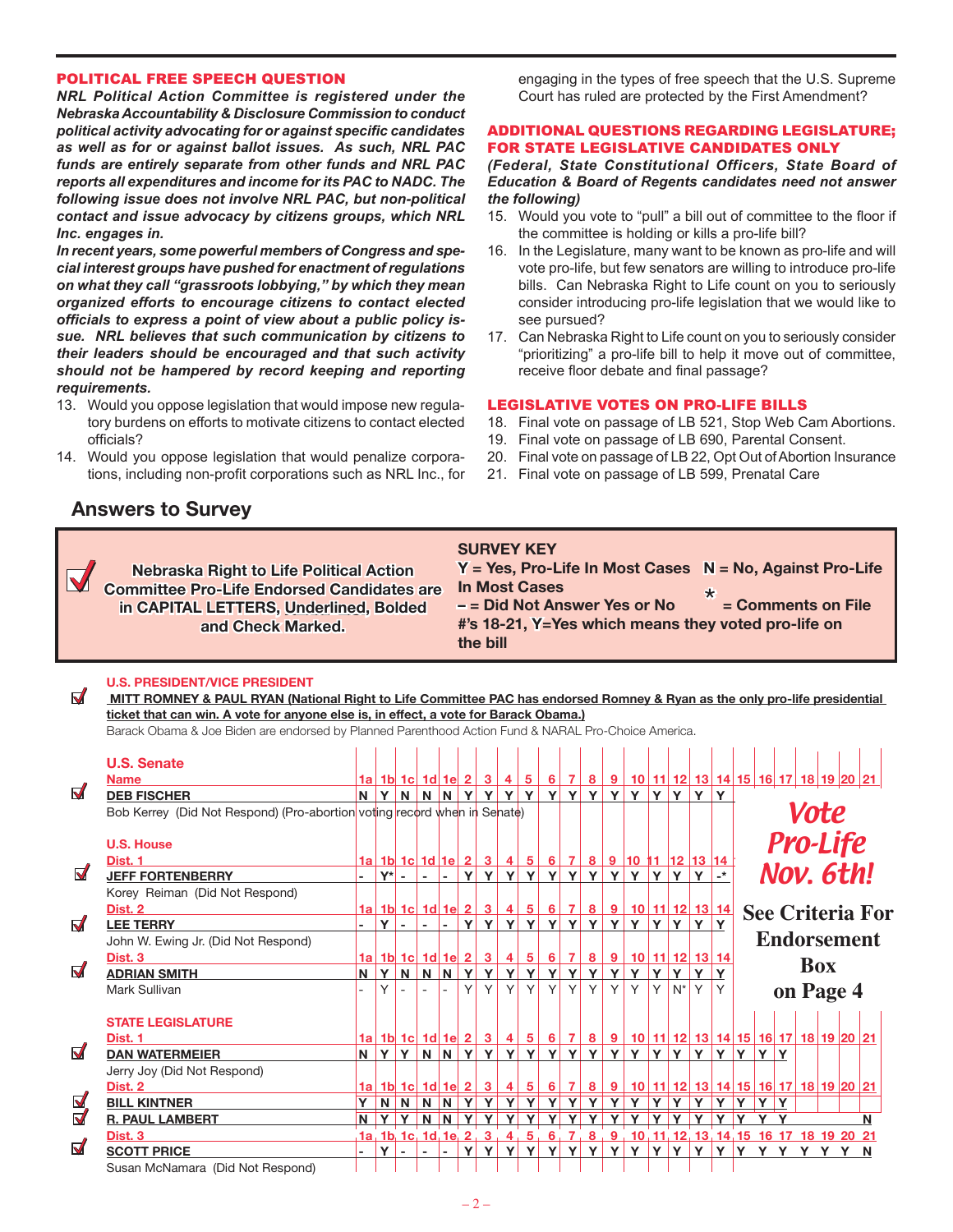|                      | Dist. 5                                                                                         |                 |             |               |                                         |                         |                |                                |                                       |                     |                 |                          |                         |                                                           |            | <u>1a   1b   1c   1d   1e   2   3   4   5   6   7   8   9   10   11   12   13   14   15   16   17   18   19   20   21</u> |                              |     |             |                                     |             |                      |                    |       |     |     |
|----------------------|-------------------------------------------------------------------------------------------------|-----------------|-------------|---------------|-----------------------------------------|-------------------------|----------------|--------------------------------|---------------------------------------|---------------------|-----------------|--------------------------|-------------------------|-----------------------------------------------------------|------------|---------------------------------------------------------------------------------------------------------------------------|------------------------------|-----|-------------|-------------------------------------|-------------|----------------------|--------------------|-------|-----|-----|
| $\nabla$             | <b>HEATH MELLO</b>                                                                              |                 | $N$ $Y$ $Y$ |               |                                         |                         |                |                                | N N Y Y Y Y Y Y Y Y Y Y Y Y           |                     |                 |                          |                         |                                                           |            |                                                                                                                           | $ \cdot $ Y Y Y              |     |             | $N$ $Y$                             |             | Y                    | Y                  | Y     | Y Y |     |
|                      | Dist. 7                                                                                         |                 |             |               | $1a$ 1b $1c$ 1d $1e$ 2                  |                         |                | $\overline{\mathbf{3}}$        | $\overline{4}$                        | $5\overline{)}$     | $6\phantom{1}6$ |                          | 7 8                     | 9                                                         |            | 10 11 12 13 14 15 16 17 18 19 20 21                                                                                       |                              |     |             |                                     |             |                      |                    |       |     |     |
| $\triangledown$      | <b>JEREMIAH J. NORDQUIST</b>                                                                    | N               |             | Y Y           |                                         | N N                     |                |                                | YYY                                   |                     |                 | Y Y* Y* Y Y              |                         |                                                           |            | Y Y N* Y Y N Y Y Y Y Y                                                                                                    |                              |     |             |                                     |             |                      |                    |       |     | Y   |
|                      | Christopher N. Geary                                                                            | Y               | N           | IN.           | N                                       | IN.                     | Y              | Y                              | Y                                     | Y                   | Y               | Y                        | Y                       | Y                                                         | Y          | Y                                                                                                                         | Y                            | Y   | Y           | Y                                   | Y           | Y                    |                    |       |     |     |
|                      | Dist. 9                                                                                         | 1a              |             |               | $1b$ 1c $1d$ 1e                         |                         | $\overline{2}$ | $\mathbf{3}$                   | $\overline{4}$                        | $\overline{5}$      | 6               | $\overline{7}$           | 8                       | $\overline{9}$                                            |            | 10 11 12 13 14 15 16 17 18 19 20 21                                                                                       |                              |     |             |                                     |             |                      |                    |       |     |     |
| $\blacktriangledown$ | <b>ERICA FISH</b>                                                                               | Y.              |             |               |                                         |                         |                |                                | $N^*$ $N^*$ $N^*$ $N$ $Y$ $Y$ $Y$ $Y$ |                     |                 | $Y^*$ $Y$ $Y$ $Y$        |                         |                                                           | Y          | Y                                                                                                                         | Y*   Y*   Y   Y   Y   Y      |     |             |                                     |             |                      |                    |       |     |     |
|                      | Sara Howard (Did Not Respond)                                                                   |                 |             |               |                                         |                         |                |                                |                                       |                     |                 |                          |                         |                                                           |            |                                                                                                                           |                              |     |             |                                     |             |                      |                    |       |     |     |
|                      | <b>Dist. 11</b>                                                                                 |                 |             |               | 1a   1b   1c   1d   1e   2   3          |                         |                |                                | $-4$                                  |                     |                 | 5 6 7 8 9                |                         |                                                           |            | 10 11 12 13 14 15 16 17 18 19 20 21                                                                                       |                              |     |             |                                     |             |                      |                    |       |     |     |
|                      | Brenda J. Council (Did Not Respond)                                                             |                 |             |               |                                         |                         |                |                                |                                       |                     |                 |                          |                         |                                                           |            |                                                                                                                           |                              |     |             |                                     |             |                      |                    | N NVN |     | IY. |
|                      | Ernie Chambers (Did Not Respond)                                                                |                 |             |               |                                         |                         |                |                                |                                       |                     |                 |                          |                         |                                                           |            |                                                                                                                           |                              |     |             |                                     |             |                      |                    |       |     |     |
|                      | <b>Dist. 13</b>                                                                                 |                 |             |               |                                         |                         |                |                                |                                       |                     |                 |                          |                         |                                                           |            | <u>1a 1b 1c 1d 1e 2 3 4 5 6 7 8 9 10 11 12 13 14 15 16 17 18 19 20 21</u>                                                 |                              |     |             |                                     |             |                      |                    |       |     |     |
|                      | Tanya Cook (Did Not Respond)                                                                    |                 |             |               |                                         |                         |                |                                |                                       |                     |                 |                          |                         |                                                           |            |                                                                                                                           |                              |     |             |                                     |             |                      | N.                 | IN.   | IN. | Y   |
|                      | Timothy Ashford (Did Not Respond)                                                               |                 |             |               |                                         |                         |                |                                |                                       |                     |                 |                          |                         |                                                           |            |                                                                                                                           |                              |     |             |                                     |             |                      |                    |       |     |     |
|                      | <b>Dist. 15</b>                                                                                 | 1al             |             |               | 1b 1c 1d 1e 2 3                         |                         |                |                                | $\overline{4}$                        | 5                   | 6               | $\vert$ 7                | $\overline{\mathbf{8}}$ | $\overline{9}$                                            |            | <u>10 11 12 13 14 15 16 17 18 19 20 21</u>                                                                                |                              |     |             |                                     |             |                      |                    |       |     |     |
|                      | Charlie Janssen                                                                                 | N               | Y           | Y             | $\mathsf{N}$                            | $\overline{N}$          | Y              | Y                              | Y                                     | Y                   | Y               | Y                        | $\mathsf{Y}$            | Y                                                         | Y          | $\mathbf{r}^*$                                                                                                            | Y                            | Y   | Y.          | Y                                   | Y           | $Y^*$                | Y                  | lY.   | IY. | N   |
|                      | Mike Petersen (Did Not Respond)                                                                 |                 |             |               |                                         |                         |                |                                |                                       |                     |                 |                          |                         |                                                           |            |                                                                                                                           |                              |     |             |                                     |             |                      |                    |       |     |     |
|                      | <b>Dist. 17</b>                                                                                 | 1a              |             |               | $1b$ 1c $1d$ 1e $2$ 3                   |                         |                |                                | $-4$                                  |                     |                 |                          |                         |                                                           |            | 5 6 7 8 9 10 11 12 13 14 15 16 17 18 19 20 21                                                                             |                              |     |             |                                     |             |                      |                    |       |     |     |
| $\blacktriangledown$ | <b>DAVE BLOOMFIELD</b>                                                                          | N               | Y           | N <sub></sub> | N                                       | $\overline{\mathsf{N}}$ |                | YY                             | $\mathbf{Y}$                          | <u>Y</u>            | Y               | <u>Y</u>                 | $\mathbf{Y}$            | Y                                                         | Y          | Y                                                                                                                         | <u>Y</u>                     | Y   |             |                                     |             |                      | YYYYYYY            |       |     | N.  |
|                      | Van Phillips                                                                                    | N               | Υ           | N             | N                                       | IN.                     | Y              | Y                              | Y                                     | Y                   | N               | Y                        | Y                       | Y                                                         | Y          | Y                                                                                                                         | Y                            | Y   | Y           | Y                                   |             | Y                    |                    |       |     |     |
|                      | <b>Dist. 19</b>                                                                                 | 1a              |             |               | 1b 1c 1d 1e 2                           |                         |                | 3                              | $\overline{4}$                        | $5\phantom{.0}$     | 6               | $\overline{7}$           | $\bf{8}$                | $\overline{9}$                                            |            | <u>10 11 12 13 14 15 16 17 18 19 20 21</u>                                                                                |                              |     |             |                                     |             |                      |                    |       |     |     |
| $\blacktriangledown$ | <b>WILLIAM GOODPASTURE</b>                                                                      | Y.              |             | $N$ $N$       |                                         | $N$ $N$                 |                |                                | YYY                                   | Y                   | Y               |                          |                         | YYY                                                       | Y          | YY                                                                                                                        |                              |     | Y Y Y Y Y Y |                                     |             |                      |                    |       |     |     |
| $\blacktriangledown$ | <b>JIM SCHEER</b>                                                                               | N               | YY          |               |                                         |                         | N N Y Y        |                                | Y                                     | Y                   | Y               | Y                        | $\mathbf{Y}$            | Y                                                         | Y          | YY                                                                                                                        |                              |     | Y Y Y Y Y   |                                     |             |                      |                    |       |     |     |
|                      |                                                                                                 |                 |             |               | $1a$ 1b $1c$ 1d $1e$                    |                         | $\overline{2}$ | 3 <sup>1</sup>                 | $\overline{4}$                        | $\overline{5}$      | $6\phantom{a}6$ | 7 8                      |                         | 9                                                         |            | 10 11 12 13 14 15 16 17 18 19 20 21                                                                                       |                              |     |             |                                     |             |                      |                    |       |     |     |
| $\nabla$             | <b>Dist. 21</b>                                                                                 | Y               |             |               |                                         |                         |                |                                |                                       |                     |                 |                          |                         |                                                           |            |                                                                                                                           |                              |     |             |                                     | Y Y         |                      |                    |       |     |     |
|                      | <b>MIKE HILGERS</b>                                                                             |                 | N           | N             |                                         | N N                     |                |                                | YYY                                   | Y                   | Y               |                          |                         | $Y$ $Y$ $Y$                                               |            | YYY                                                                                                                       |                              | Y.  | YY          |                                     |             |                      |                    |       |     |     |
|                      | Ken Haar (Did Not Respond) (Meant to vote 'NO'' on LB 22, but he wasn't allowed to change vote) |                 |             |               |                                         |                         |                |                                |                                       |                     |                 |                          |                         |                                                           |            |                                                                                                                           |                              |     |             |                                     |             |                      | N                  | IN.   | Y*  | Y   |
|                      | <b>Dist. 23</b>                                                                                 | 1a <sub>l</sub> |             |               | $1b$ 1c $1d$ 1e $2$                     |                         |                | $\overline{\mathbf{3}}$        | $\overline{4}$                        | 5                   | 6               | $\overline{7}$           | $\overline{\mathbf{8}}$ | <u>g</u>                                                  |            | <u>10 11 12 13 14 15 16 17 18 19 20 21</u>                                                                                |                              |     |             |                                     |             |                      |                    |       |     |     |
| $\blacktriangledown$ | <b>JERRY JOHNSON</b>                                                                            |                 |             | $N$ $Y$ $N$   |                                         |                         |                |                                | NNYYY                                 | Y                   | Y               |                          |                         | $Y$ $Y$ $Y$                                               |            | YY                                                                                                                        | Y.                           |     | Y Y Y Y Y Y |                                     |             |                      |                    |       |     |     |
|                      | Vern Barrett                                                                                    | N               | Y           | Y             | N                                       | IN.                     | Y              | Y                              | Y                                     | Y                   | $N^*$           | $N^*$                    | Y                       | Y                                                         | Y          | Y                                                                                                                         | $N^*$                        | ΙY. | Y.          | Y                                   | $-$ * $-$ * |                      |                    |       |     |     |
|                      | <b>Dist. 25</b>                                                                                 | 1a <sup>2</sup> |             |               | $1b$ 1c $1d$ 1e $2$                     |                         |                | $\overline{\mathbf{3}}$        | $\overline{4}$                        | $5\overline{)}$     | 6               | $\overline{7}$           | 8                       | 9                                                         |            | <u>10 11 12 13 14 15 16 17 18 19 20 21</u>                                                                                |                              |     |             |                                     |             |                      |                    |       |     |     |
|                      | Kathy Campbell (Did Not Respond)                                                                |                 |             |               |                                         |                         |                |                                |                                       |                     |                 |                          |                         |                                                           |            |                                                                                                                           |                              |     |             |                                     |             |                      | N                  | N     | IN. | Y   |
|                      | <b>Dist. 27</b>                                                                                 |                 |             |               | <u>1a   1b   1c   1d   1e   2   3  </u> |                         |                |                                | $-4$                                  |                     |                 |                          |                         |                                                           |            | 5 6 7 8 9 10 11 12 13 14 15 16 17 18 19 20 21                                                                             |                              |     |             |                                     |             |                      |                    |       |     |     |
| $\blacksquare$       | <b>COLBY COASH</b>                                                                              | N               | Y           | N.            |                                         | N N                     | Y              | Y                              | Y                                     | Y                   | $\mathbf{Y}$    |                          | <b>Y</b> Y              | Y                                                         | Y          | Y                                                                                                                         | Y.                           | Y.  | Y           | N                                   |             | YY                   | Y Y                |       | ΙY. | Υ   |
|                      | Kyle Michaelis                                                                                  | N               | Y           | Y             | $\mathbf{r}$                            |                         | $\mathbf{r}^*$ | $\overline{a}$                 |                                       | $\bar{\phantom{a}}$ | $N^*$           | $\mathcal{L}$            | $\equiv$                |                                                           | $\sim$     | $\mathbf{r}$                                                                                                              | $N^*$                        | L.  | $\sim$      | N                                   | Y           | Y                    |                    |       |     |     |
|                      | <b>Dist. 29</b>                                                                                 | 1a              |             |               | $1b$ 1c $1d$ 1e $2$                     |                         |                | $\overline{3}$                 | $\overline{4}$                        | $\overline{5}$      | 6               | $\overline{7}$           | $\overline{\mathbf{8}}$ | 9                                                         |            | <u>10 11 12 13 14 15 16 17 18 19 20 21</u>                                                                                |                              |     |             |                                     |             |                      |                    |       |     |     |
| $\blacktriangledown$ | <b>LARRY ZIMMERMAN</b>                                                                          |                 | N Y Y       |               |                                         |                         |                |                                | NNYYYY                                |                     |                 | $Y$ $Y$ $Y$ $Y$ $Y$      |                         |                                                           |            | YYY                                                                                                                       |                              |     | Y Y Y Y     |                                     | YY          |                      |                    |       |     |     |
|                      | Kate Bolz (Did Not Respond)                                                                     |                 |             |               |                                         |                         |                |                                |                                       |                     |                 |                          |                         |                                                           |            |                                                                                                                           |                              |     |             |                                     |             |                      |                    |       |     |     |
|                      | <b>Dist. 31</b>                                                                                 |                 |             |               | <u>1a 1b 1c 1d 1e 2 3</u>               |                         |                |                                | $\overline{4}$                        |                     | 56              |                          |                         | $\begin{array}{c c c c c c} \hline 7 & 8 & 9 \end{array}$ |            | 10 11 12 13 14 15 16 17 18 19 20 21                                                                                       |                              |     |             |                                     |             |                      |                    |       |     |     |
| $\blacktriangledown$ | <b>ACELA TURCO</b>                                                                              |                 |             |               |                                         |                         |                |                                |                                       |                     |                 |                          |                         |                                                           |            | N Y N N N Y Y Y Y Y Y Y Y Y Y Y Y                                                                                         |                              |     | Y Y Y Y Y   |                                     |             |                      |                    |       |     |     |
|                      | Rick Kolowski (Did Not Respond)                                                                 |                 |             |               |                                         |                         |                |                                |                                       |                     |                 |                          |                         |                                                           |            |                                                                                                                           |                              |     |             |                                     |             |                      |                    |       |     |     |
|                      | <b>Dist. 33</b>                                                                                 |                 |             |               | 1a   1b   1c   1d   1e   2   3          |                         |                |                                | $\overline{4}$                        |                     |                 |                          |                         |                                                           |            | $5 6 7 8 9 10 11 12 13 14 15 16 17 18 19 20 21$                                                                           |                              |     |             |                                     |             |                      |                    |       |     |     |
| $\blacktriangledown$ | <b>MARVIN "BUTCH" HUGHES</b>                                                                    | Y               | ä,          |               | $\sim$                                  | $\sim$                  | Y              | Y                              | Y                                     | Y                   |                 | YYYY                     |                         |                                                           | Y          | $\mathbf{Y}$                                                                                                              | Y.                           | Y.  | $Y^* Y$     |                                     | Y Y         |                      |                    |       |     |     |
|                      | Les Seiler (Did Not Respond)                                                                    |                 |             |               |                                         |                         |                |                                |                                       |                     |                 |                          |                         |                                                           |            |                                                                                                                           |                              |     |             |                                     |             |                      |                    |       |     | Υ   |
|                      | <b>Dist. 35</b>                                                                                 |                 |             |               |                                         |                         |                |                                |                                       |                     |                 |                          |                         |                                                           |            | 1a 1b 1c 1d 1e 2 3 4 5 6 7 8 9 10 11 12 13 14 15 16 17 18 19 20 21                                                        |                              |     |             |                                     |             |                      |                    |       |     |     |
|                      | Mike Gloor (Did Not Respond)                                                                    |                 |             |               |                                         |                         |                |                                |                                       |                     |                 |                          |                         |                                                           |            |                                                                                                                           |                              |     |             |                                     |             |                      | Y                  | Y     | lY. | Y   |
|                      | <b>Dist. 37</b>                                                                                 |                 |             |               | <u>1a 1b 1c 1d 1e 2 3</u>               |                         |                |                                | $\overline{4}$                        | $\overline{5}$      |                 | $6 \mid 7 \mid 8 \mid 9$ |                         |                                                           |            | <u>10 11 12 13 14 15 16 17 18 19 20 21</u>                                                                                |                              |     |             |                                     |             |                      |                    |       |     |     |
|                      |                                                                                                 | N.              |             | Y Y           |                                         | $N$ $N$                 | Y              | Y                              | Y                                     | Y                   |                 | $N^*$ Y Y                |                         | Y                                                         | Y          | Y                                                                                                                         | Y.                           | Y   | Y           | Y.                                  | $-$ *       | $\mathbf{-}^{\star}$ | Y                  | IY.   | lY. | Y   |
|                      | Galen Hadley                                                                                    |                 |             |               |                                         |                         |                |                                |                                       |                     |                 |                          |                         |                                                           |            |                                                                                                                           |                              |     |             |                                     |             |                      |                    |       |     |     |
|                      | Josiah H. Woodward (Did Not Respond)                                                            |                 |             |               |                                         |                         |                |                                |                                       |                     |                 |                          |                         |                                                           |            |                                                                                                                           |                              |     |             |                                     |             |                      |                    |       |     |     |
| $\blacksquare$       | <b>Dist. 39</b>                                                                                 |                 |             |               | <u>1a 1b 1c 1d 1e 2 3</u>               |                         |                |                                | $-4$                                  |                     |                 |                          |                         |                                                           |            | 5 6 7 8 9 10 11 12 13 14 15 16 17 18 19 20 21                                                                             |                              |     |             |                                     |             |                      |                    |       |     |     |
|                      | <b>BEAU MCCOY</b><br>Judy Domina (Did Not Respond)                                              |                 |             |               |                                         |                         |                |                                |                                       |                     |                 |                          |                         |                                                           |            |                                                                                                                           |                              |     |             |                                     |             |                      |                    |       |     |     |
|                      |                                                                                                 |                 |             |               |                                         |                         |                |                                |                                       |                     |                 |                          |                         |                                                           |            |                                                                                                                           |                              |     |             |                                     |             |                      |                    |       |     |     |
|                      | <b>Dist. 41</b>                                                                                 |                 |             |               | $1a$ 1b $1c$ 1d $1e$ 2                  |                         |                | $\overline{\mathbf{3}}$        | $\overline{4}$                        | $\overline{5}$      | 6               | $\overline{7}$           | $\overline{\mathbf{8}}$ | 9                                                         |            | 10 11 12 13 14 15 16 17 18 19 20 21                                                                                       |                              |     |             |                                     |             |                      |                    |       |     |     |
| $\blacktriangledown$ | <b>KATE SULLIVAN</b>                                                                            | N               | lΥ I        | N             | $\overline{\mathsf{N}}$                 | N                       |                | YY                             | Y                                     | $\overline{Y}$      | Y               | $\mathbf{Y}$             | $\mathbf{Y}$            | $\mathbf{Y}$                                              | Y          |                                                                                                                           | Y -* Y                       |     |             |                                     |             |                      | Y Y* Y* Y* Y Y Y Y |       |     |     |
|                      | <b>Brook Curtiss</b>                                                                            | Y               | N           | IN.           | N                                       | IN.                     | Y              | Υ                              | Y                                     | Y                   | Y               | Υ                        | Y                       | N                                                         | Y          | Y                                                                                                                         | Y                            | Y   | Y.          | Y                                   | Y           | Y                    |                    |       |     |     |
|                      | <b>Dist. 43</b>                                                                                 | 1a              |             |               | $1b$ 1c $1d$ 1e $2$                     |                         |                | $\overline{\mathbf{3}}$        | 4                                     | $\overline{5}$      | 6               | $\overline{7}$           | 8                       | 9                                                         |            | <u>10 11 12 13 14 15 16 17 18 19 20 21</u>                                                                                |                              |     |             |                                     |             |                      |                    |       |     |     |
| $\blacktriangledown$ | <b>JOHN RAVENSCROFT</b>                                                                         | Y               | ÷,          |               | $\blacksquare$                          |                         | Y              | Y                              | $\mathbf Y$                           | $\mathbf{Y}$        | <u>Y</u>        | $\mathbf{Y}$             | $\mathbf{Y}$            | Y                                                         | <u>Y  </u> | $\mathbf{Y}$                                                                                                              | Y.                           | Y   | YYYY        |                                     |             |                      |                    |       |     |     |
|                      | Al Davis                                                                                        | N               | Y           | N.            | N                                       | IN.                     | Y              | Y                              | Y                                     | Y                   | Y               | Y                        | $Y^*$                   | $N^*$                                                     | Y          | $\mathbf{L}^{\star}$                                                                                                      | Y.                           | Y   | Y.          | Y                                   | YY          |                      |                    |       |     |     |
|                      | <b>Dist. 45</b>                                                                                 | 1a              |             |               | $1b$ 1c $1d$ 1e $2$                     |                         |                | $\overline{3}$                 | 4                                     | $\overline{5}$      | 6               | $\overline{7}$           | $\overline{\mathbf{8}}$ | 9                                                         |            | <u>10 11 12 13 14 15 16 17 18 19 20 21</u>                                                                                |                              |     |             |                                     |             |                      |                    |       |     |     |
| $\blacksquare$       | <b>RICHARD CARTER</b>                                                                           | N               | Y           | N.            | $\mathsf{N}$                            | $\vert N \vert$         | Y              | Y                              | $\mathbf Y$                           | $\mathbf{Y}$        | $\mathbf{Y}$    | $\mathbf{Y}$             | $\mathbf{Y}$            | Y                                                         | Y          | $\mathsf{Y}$                                                                                                              | Y                            | Y.  | Y           | Y                                   | YY          |                      |                    |       |     |     |
|                      | Sue Crawford                                                                                    | N               | Y           | Y             | $\overline{\phantom{a}}^{\,*}$          | IN.                     | Y              | $\overline{\phantom{a}}^{\,*}$ | $\overline{\phantom{a}}^{\star}$      | Y                   | Y†              | $Y^*$                    | Y                       | Y                                                         | Y          |                                                                                                                           | $Y^*$ N <sup>*</sup> $^{-*}$ |     | Y.          | $\mathbin{{\rightharpoonup}}^\star$ | Y           | Y                    |                    |       |     |     |
|                      | <b>Dist. 47</b>                                                                                 | 1a l            |             |               | $1b$ 1c $1d$ 1e $2$                     |                         |                | $\overline{\mathbf{3}}$        | $\overline{4}$                        | $5\overline{)}$     | $6\phantom{1}6$ | $\overline{7}$           | $\overline{\mathbf{8}}$ | 9                                                         |            | 10 11 12 13 14 15 16 17 18 19 20 21                                                                                       |                              |     |             |                                     |             |                      |                    |       |     |     |
|                      | Ken Schilz (Did Not Respond)                                                                    |                 |             |               |                                         |                         |                |                                |                                       |                     |                 |                          |                         |                                                           |            |                                                                                                                           |                              |     |             |                                     |             |                      | Y                  | Y     | lY. | N.  |
|                      | <b>Dist. 49</b>                                                                                 |                 |             |               | <u>1a 1b 1c 1d 1e 2 3</u>               |                         |                |                                | $\vert 4 \vert$                       |                     | 5 6             |                          |                         |                                                           |            | <u>7 8 9 10 11 12 13 14 15 16 17 18 19 20 21</u>                                                                          |                              |     |             |                                     |             |                      |                    |       |     |     |
| $\blacktriangledown$ | <b>JOHN MURANTE</b>                                                                             | N               |             |               | YNNN                                    |                         |                |                                | <u>YYYYYYYYY</u>                      |                     |                 |                          |                         |                                                           |            | <u>Y Y Y Y Y Y Y Y</u>                                                                                                    |                              |     |             |                                     |             |                      |                    |       |     |     |
| $\blacktriangledown$ | <b>FRANK C. WELLENSTEIN</b>                                                                     | Y I             | L.          | L.            | ÷.                                      |                         |                |                                |                                       |                     |                 |                          |                         |                                                           |            | Y Y Y Y Y Y Y Y Y Y Y Y                                                                                                   |                              |     | Y Y Y Y Y Y |                                     |             |                      |                    |       |     |     |
|                      |                                                                                                 |                 |             |               |                                         |                         |                |                                |                                       |                     |                 |                          |                         |                                                           |            |                                                                                                                           |                              |     |             |                                     |             |                      |                    |       |     |     |
|                      |                                                                                                 |                 |             |               |                                         |                         |                |                                |                                       |                     |                 |                          |                         |                                                           |            |                                                                                                                           |                              |     |             |                                     |             |                      |                    |       |     |     |